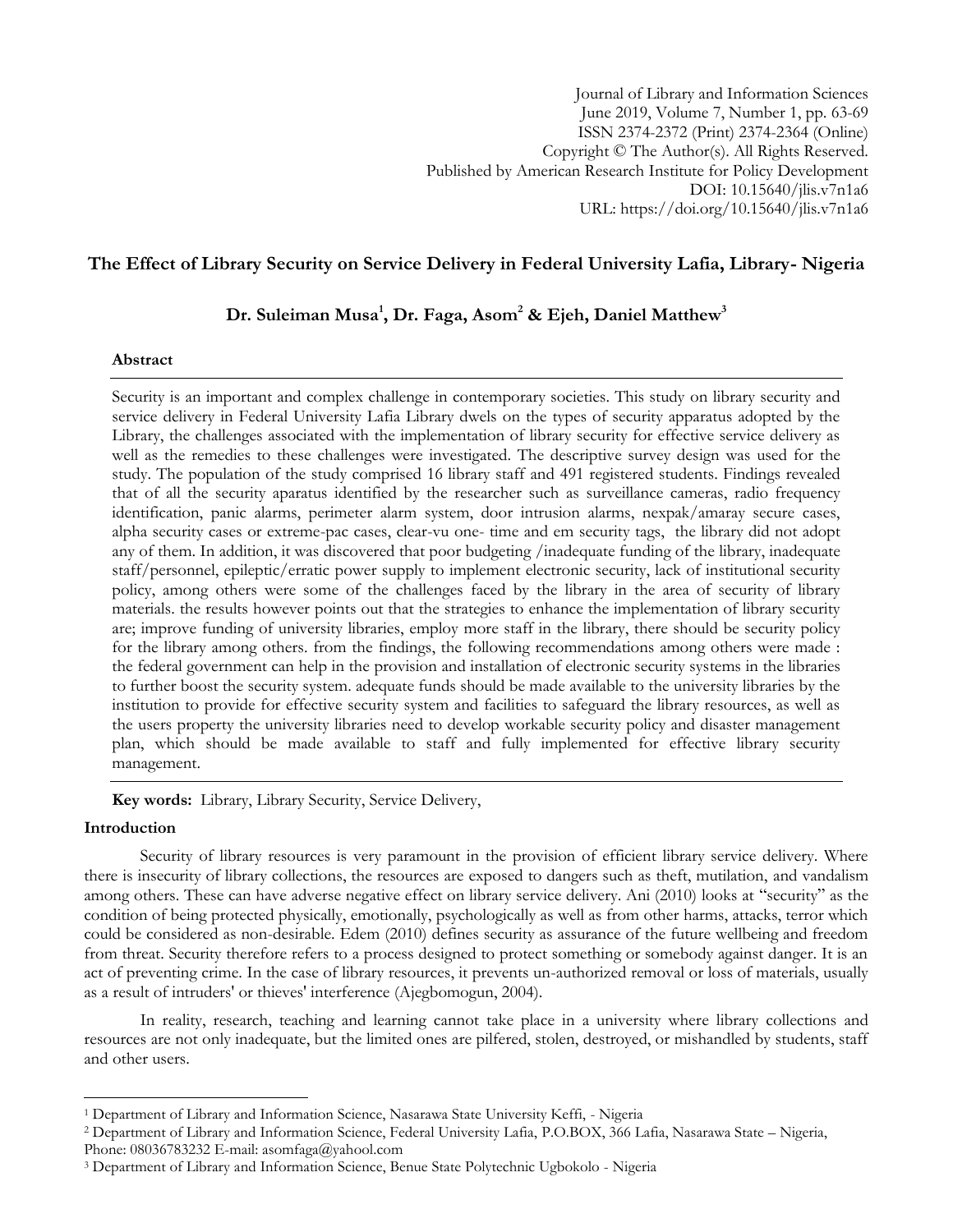There are research findings that show that libraries are being exposed to environmental disasters, careless handling of collections, absence of security programmes and policies for library management and administration, loss of library resources to theft and other criminal behaviours. Ajegbomogun, (2004) and Akinfolarin (1992) equally report that in Egypt a certain library collection had to be kept under lock and key to prevent theft. Similarly, Terfarra (1996) cited cases of Middle-Eastern and European countries that chain-locked their collected works to prevent theft and vandalism. Yet, most school authorities in Nigeria seem not to recognize the threat of security problems to the life of library collections. Although, this is no longer obtainable in some Nigerian libraries as several security measures such as detective barcode machines; close circuit television (CCTV), 3M electronic security systems, and a workable security policy for the university libraries are put in place to check theft and vandalism. This is more so that chaining or putting the materials under lock and key may likely prevent user's easy access to these resources.

Security is an important and complex challenge in contemporary societies. Not only do individuals require security and safety of their lives and properties, but also university libraries in particular, strive to provide information resources in both print and non-print materials to support the educational services of the university community and humanity at large. From documented evidences, every day there are reports of loss, theft, fraud and vandalism of library resources by users, hence the need for university libraries to provide, maintain and secure its collection in order to ensure the availability, accessibility of its collections, as well as to provide effective services to its users. This study, therefore, investigate the effect of library security on service delivery in Federal University Lafia, Library.

### **Statement of the Problem**

The importance of information resources cannot be overemphasized as users depend on library resources for knowledge and new ideas to enhance intellectual development. As a result, university libraries face varying degrees of delinquency in the use of their resources.

The extent of this security problem varies from one university library to another. Mishandling, vandalism of the facilities such as CD ROM, DVD, and magnetic tape can easily crack when it's not handled with care or falls on the ground. The CD ROM, DVD, may damage and information on it can loss. Accessibility of the information services cannot be possible as a result of data loss by mishandling of CD ROM, DVD, magnetic tape among others. Theft of books, journals, CD ROM, microfilm, computers and other library collections, diminish materials in the library. These crimes, which are committed by some users, have deprived many users from fully achieving their information needs as it has led to loss of many valuable materials in university libraries. Hence the need for measures to be taken to protect and preserve them to avoid complete loss of materials in university libraries. This study therefore is aimed at investigating the effect of library security on service delivery in Federal University Lafia, Library

### **Purpose of the Study**

The study aims at investigating the effect of library security on service delivery in Federal University Lafia, Library. Specifically, the study seeks to:

- 1.Determine the types of security apparatus adopted by Federal University, Lafia Library for supporting service delivery.
- 2.Find out the challenges associated with the implementation of library security for effective service delivery in Federal University Lafia, Library.
- 3.Identify the strategies to enhance the implementation of library security for effective service delivery in Federal University Lafia, Library.

### **Methodology**

The study investigated the influence of library security on service delivery in Federal University Lafia, Library. The descriptive survey design was used for the study. The population of this study comprises 16 library Staff and 491 students that registered with the library as at the time of the study. Instrument for data collections was questionnaire. Two set questionnaire were developed, one for library Staff and the other for students. The respondents were allowed to fill in the questionnaire and return them on the spot.

The research questions were answered and fequency and percentages (%) were used in analysing the data. For clarity, each item was presented in a table and all findings were presented as the tables revealed

### **Results and Discussion of Findings**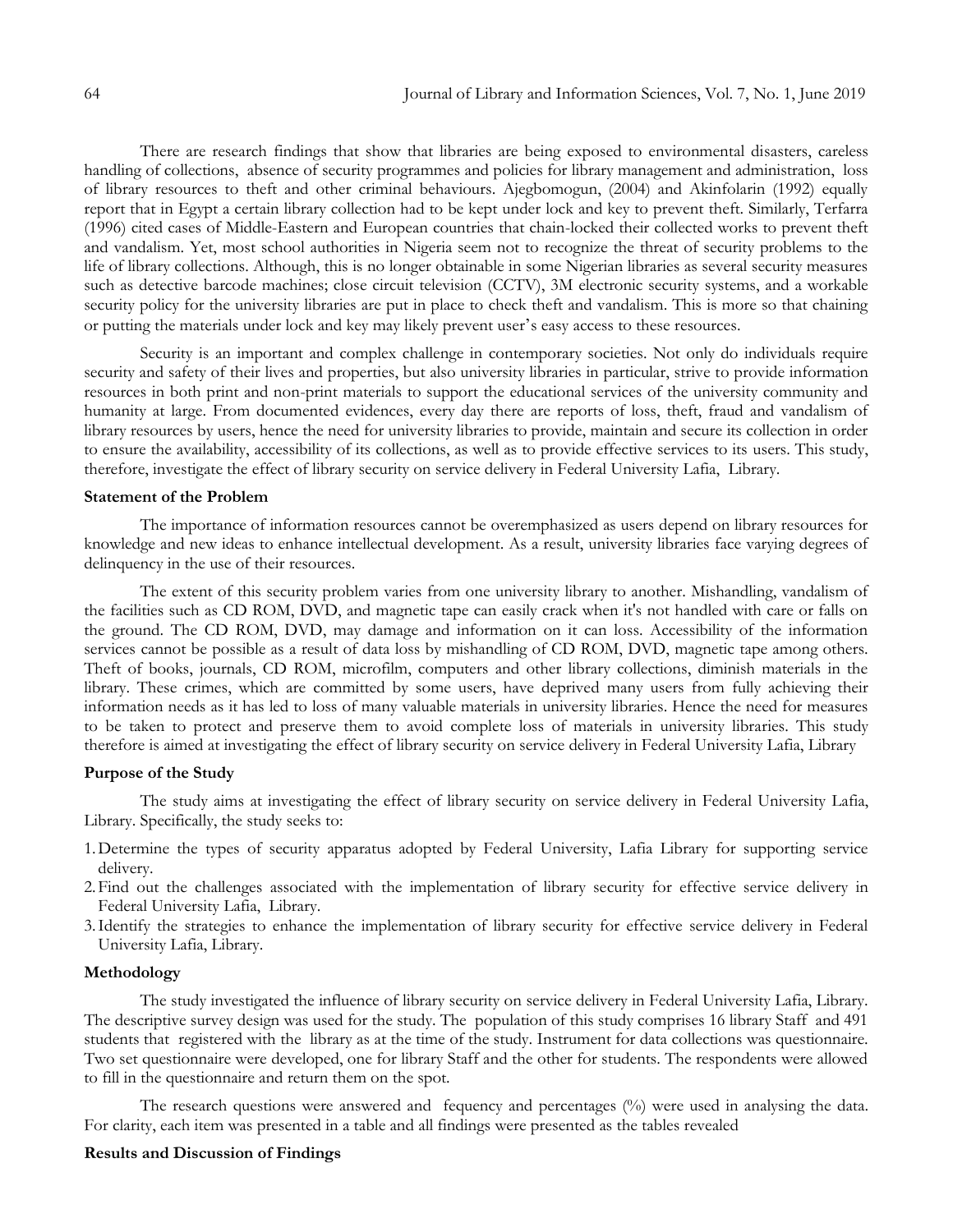# **Research Question 1:**

What are the types of security apparatus adopted by Federal University Lafia Library for supporting service delivery?

To provide answers to the above question, the relevant data is presented in Table 1.

**Table 1: Type of Security Apparatus**

|                                                 | <b>RESPONSES</b>  |                      |                     |                       |         |          |  |
|-------------------------------------------------|-------------------|----------------------|---------------------|-----------------------|---------|----------|--|
| <b>STATEMENT</b>                                | Highly<br>Adopted | Averagely<br>Adopted | Slightly<br>Adopted | <b>Not</b><br>Adopted | Missing | Total    |  |
| Close Circuit Television (CCTV)                 | 37(24.7)          | 39 (26)              | 21(14)              | 53(35.3)              |         | 150(100) |  |
| AV Security                                     | 15(10)            | 33(22)               | 29(19.3)            | 71(47.3)              | 2(1.3)  | 150(100) |  |
| Surveillance Cameras                            | 27(18)            | 31(20.7)             | 22(14.7)            | 66(44)                | 4(2.7)  | 150(100) |  |
| Radio Frequency Identification (RFID)<br>System | 12(8)             | 18(12)               | 28(18.7)            | 90(60)                | 2(1.3)  | 150(100) |  |
| Panic Alarms                                    | 17(11.3)          | 20(13.3)             | 30(20)              | 83(55.3)              |         | 150(100) |  |
| Perimeter Alarm System                          | 15(10)            | 18(12)               | 21(14)              | 95(63.3)              | 1(0.7)  | 150(100) |  |
| Door Intrusion Alarms                           | 10(6.7)           | 16(10.7)             | 18(12)              | 103(68.7)             | 3(2)    | 150(100) |  |
| Nexpak/Amaray Secure Cases                      | 6(4)              | 15(10)               | 20(13.3)            | 105(70)               | 4(2.7)  | 150(100) |  |
| Alpha Security Cases or Extreme-pac Cases       | 8(5.3)            | 20(13.3)             | 23(15.3)            | 93(62)                | 6(4)    | 150(100) |  |
| Clear-vu one- time                              | 6(4)              | 10(6.7)              | 27(18)              | 104(69.3)             | 3(2)    | 150(100) |  |
| EM Security Tags                                | 16(10.7)          | 13(8.7)              | 29(19.3)            | 91(60.7)              | 1(0.7)  | 150(100) |  |

Source: Author's Computation, 2019 using SPSS 17.0 . Note: Percentages in parenthesis

Table 1 above shows frequency and percentage ratings of respondents on the types of security apparatus adopted by federal university lafia library for supporting service delivery. The study reveals that, of all the security aparatus identified by the researcher, the library did not adopt any of them.

# **Research Question 2:**

What are the challenges associated with the implementation of library Security for effective service delivery in Federal University Lafia, Library?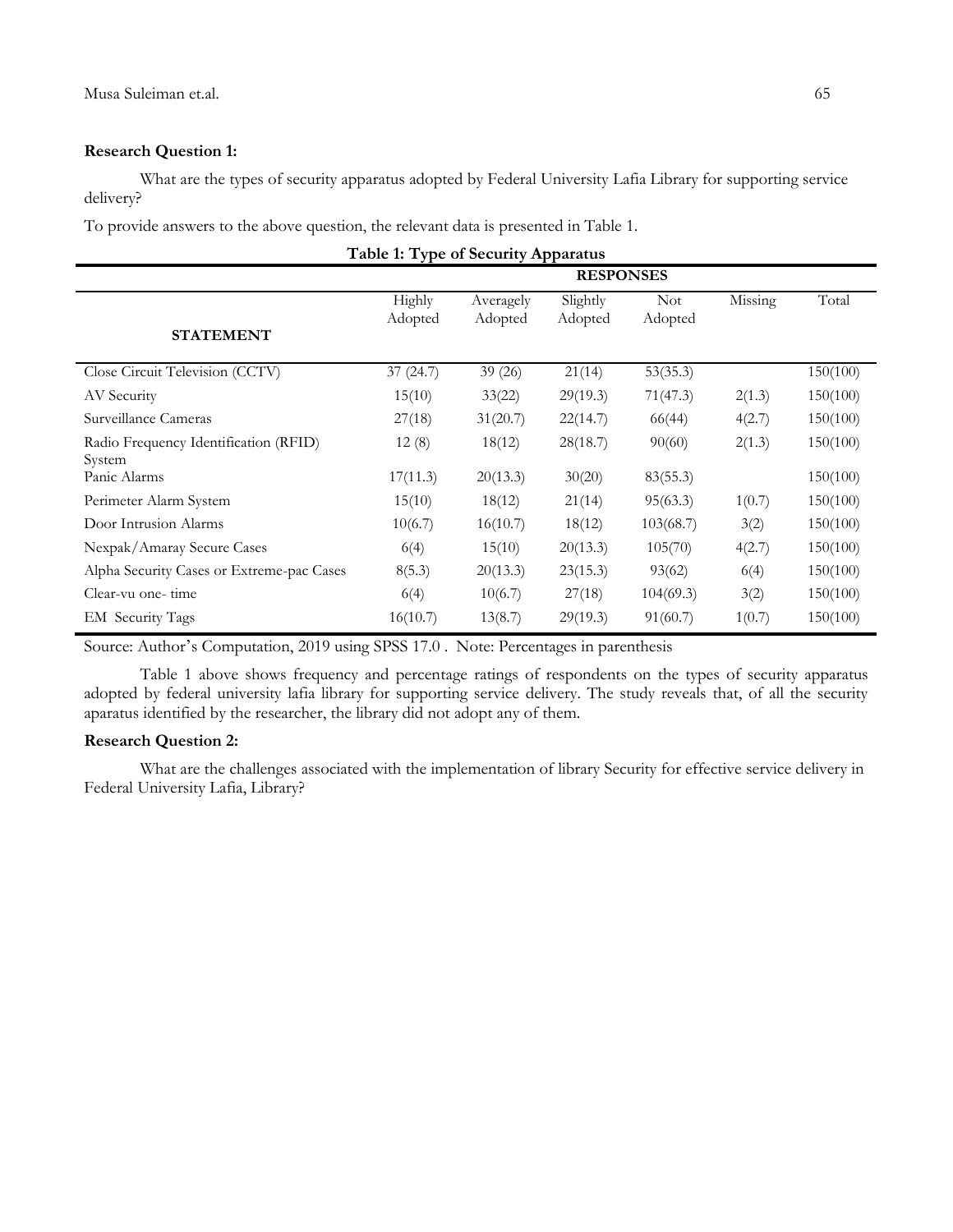To provide answers to the above question, the relevant data is presented in Table 2 below

|                                                                       | <b>RESPONSES</b>  |                 |                |                      |                |         |
|-----------------------------------------------------------------------|-------------------|-----------------|----------------|----------------------|----------------|---------|
| <b>STATEMENT</b>                                                      | Strongly<br>Agree | Agree           | Disagree       | Strongly<br>Disagree | Missi<br>ng    | Total   |
| Poor budgeting /inadequate funding of the library                     | 83                | $\overline{55}$ | $\overline{Q}$ | $\mathbf{1}$         | $\overline{2}$ | 150     |
|                                                                       | (55.3)            | (36.7)          | (6.0)          | (.7)                 | (1.3)          | (100.0) |
| Inadequate staff/personnel                                            | 47                | 70              | 27             | $\overline{4}$       | 2              | 150     |
|                                                                       | (31.3)            | (46.7)          | (18.0)         | (2.7)                | (1.3)          | (100.0) |
| Sabotage of library security by members of staff                      | 33                | 50              | 50             | 15                   | $\sqrt{2}$     | 150     |
|                                                                       | (22.0)            | (33.3)          | (33.3)         | (10.0)               | (1.3)          | (100.0) |
| Poor lighting in important areas of the library                       | 41                | 61              | 36             | 7                    | 5              | 150     |
|                                                                       | (27.3)            | (40.7)          | (24.0)         | (4.7)                | (3.3)          | (100.0) |
| Epileptic/erratic power supply to implement electronic<br>security    | 57                | 56              | 29             | 6                    | $\sqrt{2}$     | 150     |
|                                                                       | (38.0)            | (37.3)          | (19.3)         | (4.0)                | (1.3)          | (100.0) |
| Lack of institutional security policy                                 | 29                | 58              | 50             | 10                   | 3              | 150     |
|                                                                       | (19.3)            | (38.7)          | (33.3)         | (6.7)                | (2.0)          | (100.0) |
| Poor/non-implementation of security policy                            | 31                | 75              | 36             | 7                    | $\mathbf{1}$   | 150     |
|                                                                       | (20.7)            | (50.0)          | (24.0)         | (4.7)                | (0.7)          | (100.0) |
| Conspiracy between staff and users                                    | 26                | 50              | 54             | 15                   | 5              | 150     |
|                                                                       | (17.3)            | (33.3)          | (36.0)         | (10.0)               | (3.3)          | (100.0) |
| Non-reporting for duty on time                                        | 27                | 73              | 26             | 22                   | $\sqrt{2}$     | 150     |
|                                                                       | (18.0)            | (48.7)          | (17.3)         | (14.7)               | (1.3)          | (100.0) |
| Poor staff attitude to users, collection and security<br>measures     | 26                | 60              | 36             | 24                   | $\overline{4}$ | 150     |
|                                                                       | (17.3)            | (40.0)          | (24.0)         | (16.0)               | (2.6)          | (100.0) |
| Problem of choosing the right technological solution                  | 32                | 70              | 33             | 13                   | 2              | 150     |
|                                                                       | (21.3)            | (46.7)          | (22.0)         | (8.7)                | (1.3)          | (100.0) |
| The users do not consider library theft to be a<br>punishable offence | 31                | 55              | 39             | 24                   | $\mathbf{1}$   | 150     |
|                                                                       | (20.7)            | (36.7)          | (26.0)         | (16.0)               | (0.7)          | (100.0) |
| Inadequate and non-functional library security measures               | 35                | 64              | 35             | 15                   | 1              | 150     |
|                                                                       | (23.3)            | (42.7)          | (23.3)         | (10.0)               | (.7)           | (100.0) |

Source: Authors Computation, 2019 using SPSS 17.0 . Note: Percentages in parenthesis

The result of the responses on the challenges associated with the implementation of library Security for effective service delivery in Federal University Lafia Library is presented in table 2 above. It indicates that (36.7%, 46.7%, 33.3%, 40.7%, 37.3%, 38.7%, 50.0%, 33.3%, 48.7%, 40.0%, 46.7%, 36.7% and 42.7%) of the library staff respondents respectively agree that the challenges of implementation of library security are; Inadequate staff/personnel, Poor lighting in important areas of the library, Lack of institutional security policy, Poor/nonimplementation of security policy, Non-reporting for duty on time, Poor staff attitude to users, collection and security measures, Problem of choosing the right technological solution,

In addition, poor budgeting (inadequate funding of the library) has also been identified as the most severe challenge. This is indicated by (55.3% and 38.0%) of the respondents who strongly agree that poor budgeting /inadequate funding of the library and Epileptic/erratic power supply to implement electronic security are challenge of library security.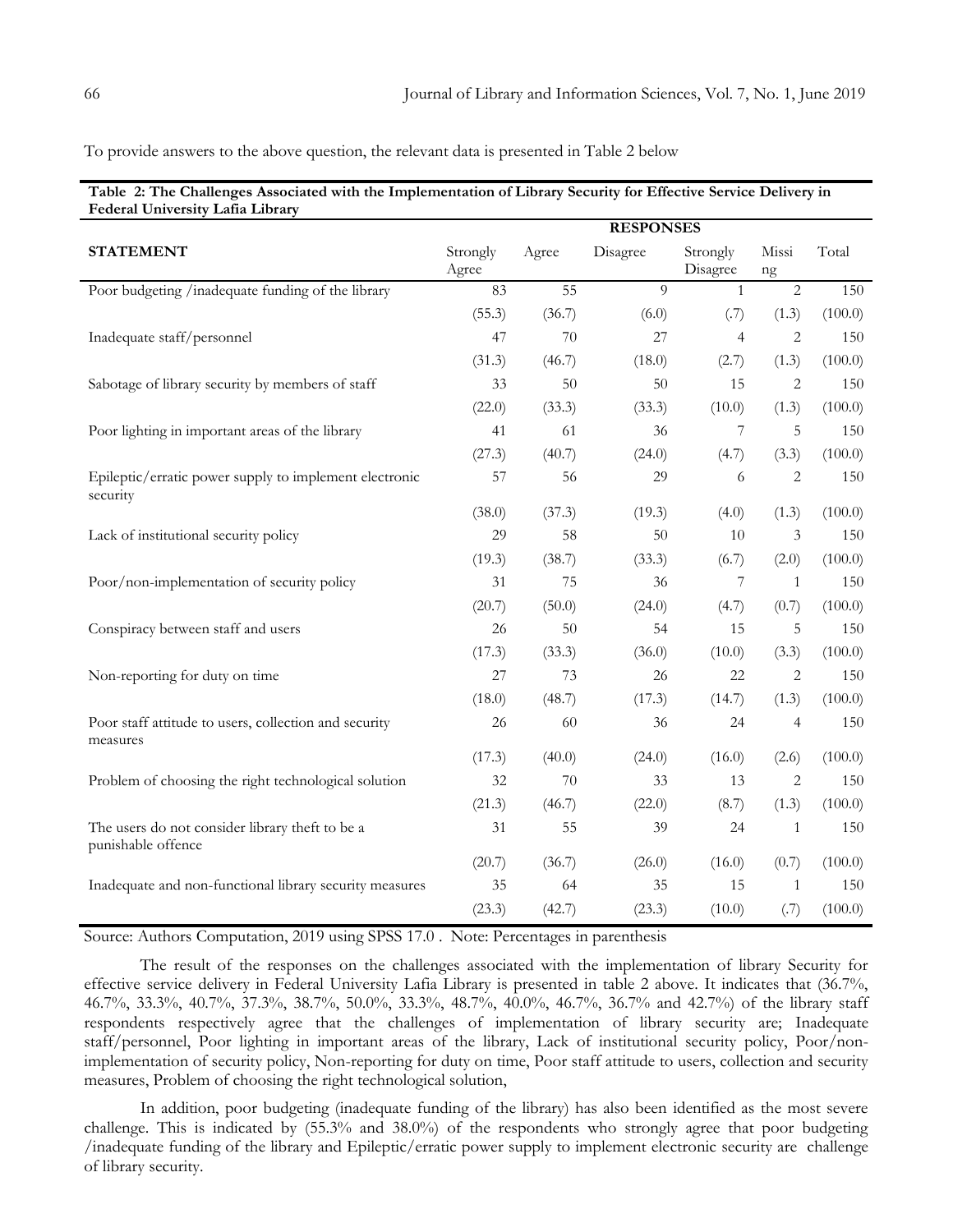### **Research Question 3:**

What are the strategies to enhance the implementation of library security for effective serice delivery in Federal University Library?

To provide answers to the above question, the relevant data is presented in table 3 below:

| Table 8: Strategies to Enhance the Implementation of Library Security for Effective Service Delivery in Federal University |  |
|----------------------------------------------------------------------------------------------------------------------------|--|
| Libraries in North Central Nigeria                                                                                         |  |

|                                                                                  | <b>RESPONSES</b>  |                 |                |                      |                   |         |  |
|----------------------------------------------------------------------------------|-------------------|-----------------|----------------|----------------------|-------------------|---------|--|
| <b>STATEMENT</b>                                                                 | Strongly<br>Agree | Agree           | Disagree       | Strongly<br>Disagree | Missi<br>$\rm ng$ | Total   |  |
| Improve funding of University Libraries                                          | 113               | $\overline{35}$ | $\mathbf{1}$   | $\Omega$             | $\mathbf{1}$      | 150     |  |
|                                                                                  | (75.3)            | (23.3)          | (.7)           | (0,0)                | (.7)              | (100.0) |  |
| Employ more staff in the library                                                 | 94                | 46              | $\,8\,$        | $\mathbf{1}$         | $\mathbf{1}$      | 150     |  |
|                                                                                  | (62.7)            | (30.7)          | (5.3)          | (.7)                 | (.7)              | (100.0) |  |
| Improve lighting of important areas in the library                               | 87                | 53              | $\,8\,$        | $\mathbf{1}$         | $\mathbf{1}$      | 150     |  |
|                                                                                  | (58.0)            | (35.3)          | (5.3)          | (.7)                 | (.7)              | (100.0) |  |
| There should be stand by generator in the library                                | 96                | 48              | $\overline{4}$ | $\mathbf{1}$         | $\mathbf{1}$      | 150     |  |
|                                                                                  | (64.0)            | (32.0)          | (2.7)          | (.7)                 | (.7)              | (100.0) |  |
| There should be security policy for the library                                  | 86                | 56              | 5              | 1                    | 2                 | 150     |  |
|                                                                                  | (57.3)            | (37.3)          | (3.3)          | (.7)                 | (1.3)             | (100.0) |  |
| Library should ensure the implementation of security<br>policy                   | $80\,$            | 66              | 2              |                      | 2                 | 150     |  |
|                                                                                  | (53.3)            | (44.0)          | (1.3)          |                      | (1.3)             | (100.0) |  |
| Staff should ensure they report to duty on time                                  | 90                | 54              | $\overline{4}$ |                      | $\mathbf{2}$      | 150     |  |
|                                                                                  | (60.0)            | (36.0)          | (2.7)          |                      | (1.3)             | (100.0) |  |
| Library staff should stop conspiracy with users to steal<br>materials in library | 81                | 58              | 9              | $\mathbf{1}$         | $\mathbf{1}$      | 150     |  |
|                                                                                  | (54.0)            | (38.7)          | (6.0)          | (.7)                 | (.7)              | (100.0) |  |
| Sanction/punishment for offenders should be specified                            | $\mathbf{1}$      | 53              | 6              | 89                   | $\mathbf{1}$      | 150     |  |
|                                                                                  | (.7)              | (35.3)          | (4.0)          | (59.3)               | (.7)              | (100.0) |  |
| Continuous security patrol by security officers for<br>24hours                   | 86                | 57              | 3              | $\mathbf{1}$         | 3                 | 150     |  |
|                                                                                  | (57.3)            | (38.0)          | (2.0)          | (.7)                 | (2.0)             | (100.0) |  |
| Use of security personnel at the main entrance/exit                              | 87                | 59              | $\overline{c}$ |                      | $\mathbf{1}$      | 150     |  |
|                                                                                  | (58.0)            | (39.3)          | (1.3)          |                      | (.7)              | (100.0) |  |
| Education/orientation of library users'                                          | 95                | 49              | 5              |                      | $\mathbf{1}$      | 150     |  |
|                                                                                  | (63.3)            | (32.7)          | (3.3)          |                      | (.7)              | (100.0) |  |
| Digitization of rare library materials                                           | 95                | 48              | $\overline{4}$ | $\mathbf{1}$         | $\overline{c}$    | 150     |  |
|                                                                                  | (63.3)            | (32.0)          | (2.7)          | (.7)                 | (1.3)             | (100.0) |  |
| Stamping of library materials with ownership stamps                              | 93                | 40              | 12             | 2                    | 3                 | 150     |  |
|                                                                                  | (62.0)            | (26.7)          | (8.0)          | (1.3)                | (2.0)             | (100.0) |  |
| Checking in and out of the library users                                         | 103               | 41              | 3              | $\mathbf{1}$         | 2                 | 150     |  |
|                                                                                  | (68.7)            | (27.3)          | (2.0)          | (.7)                 | (1.3)             | (100.0) |  |

Source: Authors Computation, 2017 using SPSS 17.0 . Note: Percentages in parenthesis

The result of the responses on the Strategies to enhance the implementation of library security for effective service delivery in Federal University lafia Library is presented in table 3 above.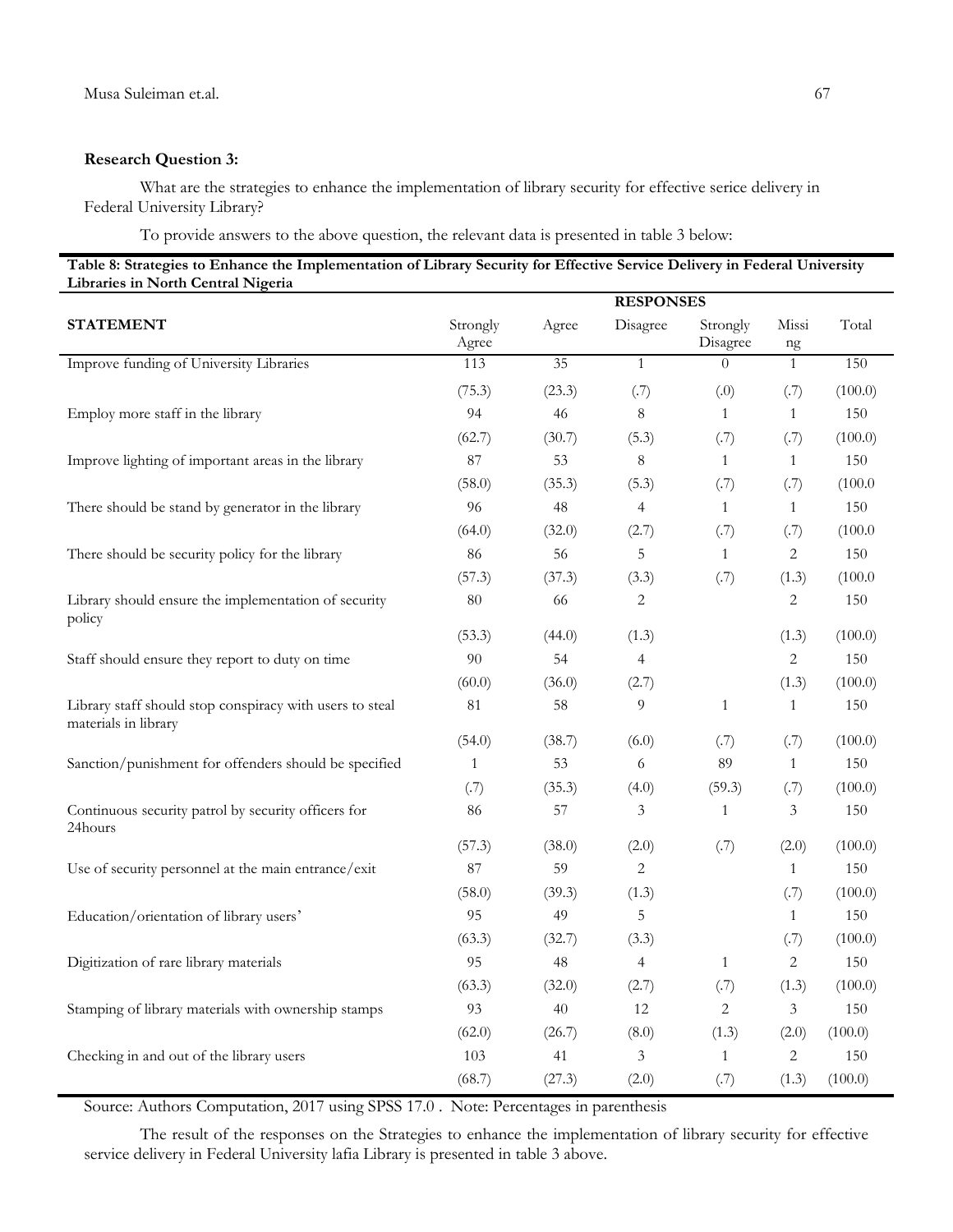The results point out that the strategies to enhance the implementation of library security are; Improve funding of university libraries, employ more staff in the library, improve lighting of important areas in the library, There should be stand by generator in the library, there should be security policy for the library, library should ensure the implementation of security policy; staff should ensure they report to duty on time, continuous security patrol by security officers for 24hours, use of security personnel at the main entrance/exit, education/orientation of library users', digitization of rare library materials, stamping of library materials with ownership stamps, Checking in and out of the library users, this is shown by responses of the library staff  $(75.3\%, 62.7\%, 58.0\%, 64.0\%, 57.0\%, 53.3\%,$ 60.0%, 54.0%, 57.3%, 58.0%, 63.3%, 62.0% and 68.7%) respectively, most of who strongly agree that the aforementioned strategies can enhance implementation of library security.

# **Discussion of Findings**

The findings of the study are discussed under the following subheadings:

#### **Types of Security Apparatus Adopted by Federal University Lafia Library**

The findings of the study show that, majority of the library staff identified that Close Circuit Television (CCTV), A.V Security, Radio Frequency Identification (RFID) system, Panic Alarms, Parimeter Alarm system, Door Intrusion Alarms, Nexpa/Amaray secure cases, Alpha Security cases or Extreme-pac cases, Clear-Vu one-time and EM Security Tags are not adopted by federal university Lafia library. This is in agreement with the opinions of Akussah and Bentil (2010) who recommended that libraries should invest more in electronic resources, which will reduce to a large extent the incidence of user's physical handling of documentary materials. This will enhance multiple accesses to library materials with little damage. Freddie (2003) also advocated the use of electromagnetic security system in securing library collections because it is cost effective.

# **The Challenges Associated with the Implementation of Library Security**

The result of the study revealed that, the problems the library face, throw a big challenge to the implementation of library security for effective service delivery. The findings indicated strongly agree to the poor budgeting/inadequate funding of the library and epileptic/erratic power supply to implement electronic security among others as the challenges faced by the Federal University Lafia Library.

These finding agreed with those of Ayong, Boatbit and Banbil (2014) who found out that in some cases libraries do not get the support of management in their attempt at enforcing security management protocols. Dwindling funding to universities and consequently to university libraries has also been cited as obstacles to implementation of security policies (Kelly, 2012 and Ajegboogun, 2004). The implementation of some policies such as electronic monitoring and surveillance system is expensive. Some university libraries therefore have no choice but to shelve such ambitions for cheaper options which have often proven to be ineffective at detecting and preventing breaches (Thanuskodi, 2009).

### **Strategies to Enhance the Implementation of Library Security**

It is observed that the respondents indicated that out of fifteen identified factors, fourteen were appropriate as strategies for enhancing the implementation of library security for effective service delivery in the library. These strategies include improved funding of university libraries, employment of more staff in the library; improvement in lighting of importance areas in the library among others. The finding agreed with Maidabino (2012) who proposes the recruitment of competent and dedicated staff that are adequately trained to handle threats and should be supported with the appointment of a security supervisor and literate security guards as enforcement officers.

# **Recommendation**

The following recommendations have been made based on the findings of the study.

- 1. As the university libraries serve as the memory of the institutions and the nation, there is the need for government, at the federal level to come to the aid of libraries through special intervention. The Federal Government can help in the provision and installation of electronic security systems in the library to further boost the security system.
- 2. The general security of the library should be seen by all the staff as a collective responsibility. The security of the library should not be left alone to an individual or management. This will make the staff to be security conscious at all times.